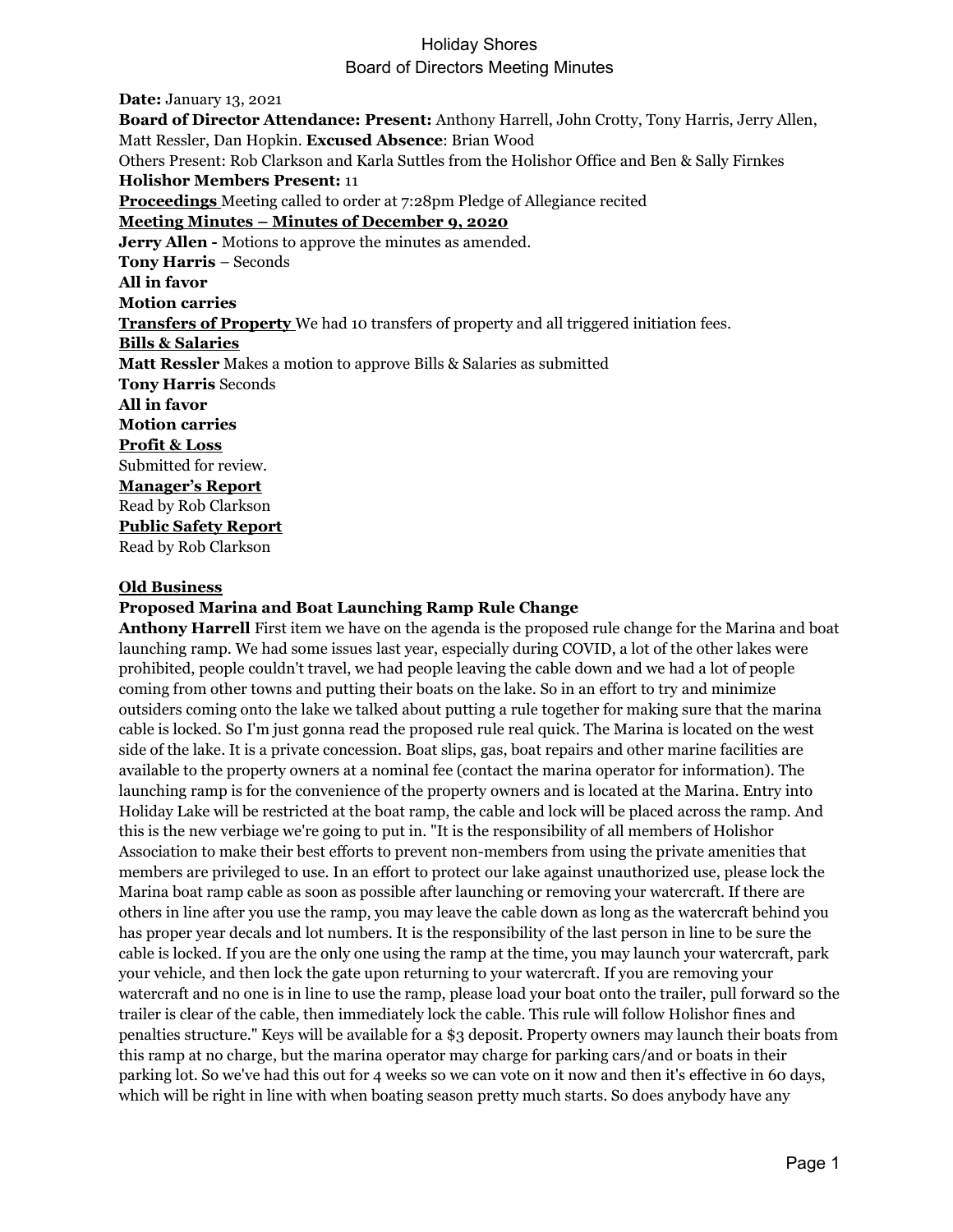questions or comments on the proposed rule for the marina cable? Anyone want to make a motion? **Tony Harris** Makes a motion to implement the new rule as Anthony read and what was stated on the website.

**Matt Ressler** Seconds

**All in favor**

**Motion carries**

**Anthony Harrell** This will be effective in 60 days. So just to let you know, when I asked a question about the key, we're going to change the style of the lock at that's on the cable. Right now you can unlock the lock, remove your key and walk away. The new style lock we're looking for is you have to keep the key in to lock it. So you can't get your key back unless it's locked back up. So that'll also help. **Tony Harris** If you have one of the current keys, you can trade them back in and get a new key, if you've never given the deposit, then obviously \$3 is required to get a key. So we're not charging anyone that already paid the deposit in the past.

# **Creel Limit Rule Change**

**Anthony Harrell** So we have some recommendations on new creel limits. The reason being is IDNR has given us recommendations on how to stock the lake which we've already passed. Basically, had to increase the amount of fish to bring our lake population into balance so we had a larger expenditure on the amount of fish that we put in this year. And in order to try and maintain that balance while these fish get larger, and to balance out the habitat, we've put in some stripers and hybrid stripers. In order to keep those in the lake, we're going to have to change the creel limits and it's difficult to tell the difference between a hybrid striper and a true striped bass. So we're gonna make that all the same size limit and we still have some overpopulation of crappie on the lake so we're going to amend that so we can continue to harvest the crappie and thin those out. So the proposed changes to the creel limit it as follows "Species Daily Limit Size Limits, Largemouth Bass 3 -14" minimum length, Smallmouth Bass 1- 18" minimum length, Hybrid Striped Bass and Striped Bass 1- 20" minimum length, Catfish (All Species) 3- 14" minimum length, Crappie (All Species) 20- 8" minimum length (Currently no limit until 2022)" Does anybody have any comments on that? Questions? Anybody want to make a motion.

**Matt Ressler** Makes a motion to propose rule change

#### **John Crotty** Seconds

**David Decker (1184)** Creel limits is a rule right. **Anthony Harrell** Creel limits is a rule. **David Decker (1184)** So don't you have to go through the rule rule? **Anthony Harrell** Yep, you're right. And that was what we talked about to making sure it was in effect before season. So Karla, we need to do the same thing we did for the marina rule. Thank you, Dave.

#### **Traffic Signs**

**Anthony Harrell** We had a little conversation downstairs prior to the meeting and if you want to summarize a little Jerry. **Jerry Allen** Per last meetings discussion, Brian Wood and I, a fellow director toured the area we're calling the northwest segment of our community and trying to determine where the stop signs should go, based on what's currently there and what's not there. We did that exercise, we have decided to kind of look at it from a traffic flow perspective, and kind of focus on the roads that have the most volume initially. Obviously, we want to be able to make sure that the process we put in place; we can put across the whole community. So we're going to be looking at other streets as well like Fountainblue and Shore Drive. But initially, in that particular segment, we're going to look at three streets. Actually, four streets Barbados, Catalina, Caribbean, and Tampico. So what we're going to do is going to go back and look at those streets where we need to put the stop signs, come back to the board with a recommendation about where on those five streets that we believe that the stop signs should be placed based on traffic pattern and traffic flow. So that's kind of where they stand right now. **Anthony Harrell** So to kind of summarize that a little bit, the roads that have long stretches where people don't have to slow down in an effort to reduce the high speeds on those long stretches we're gonna try to break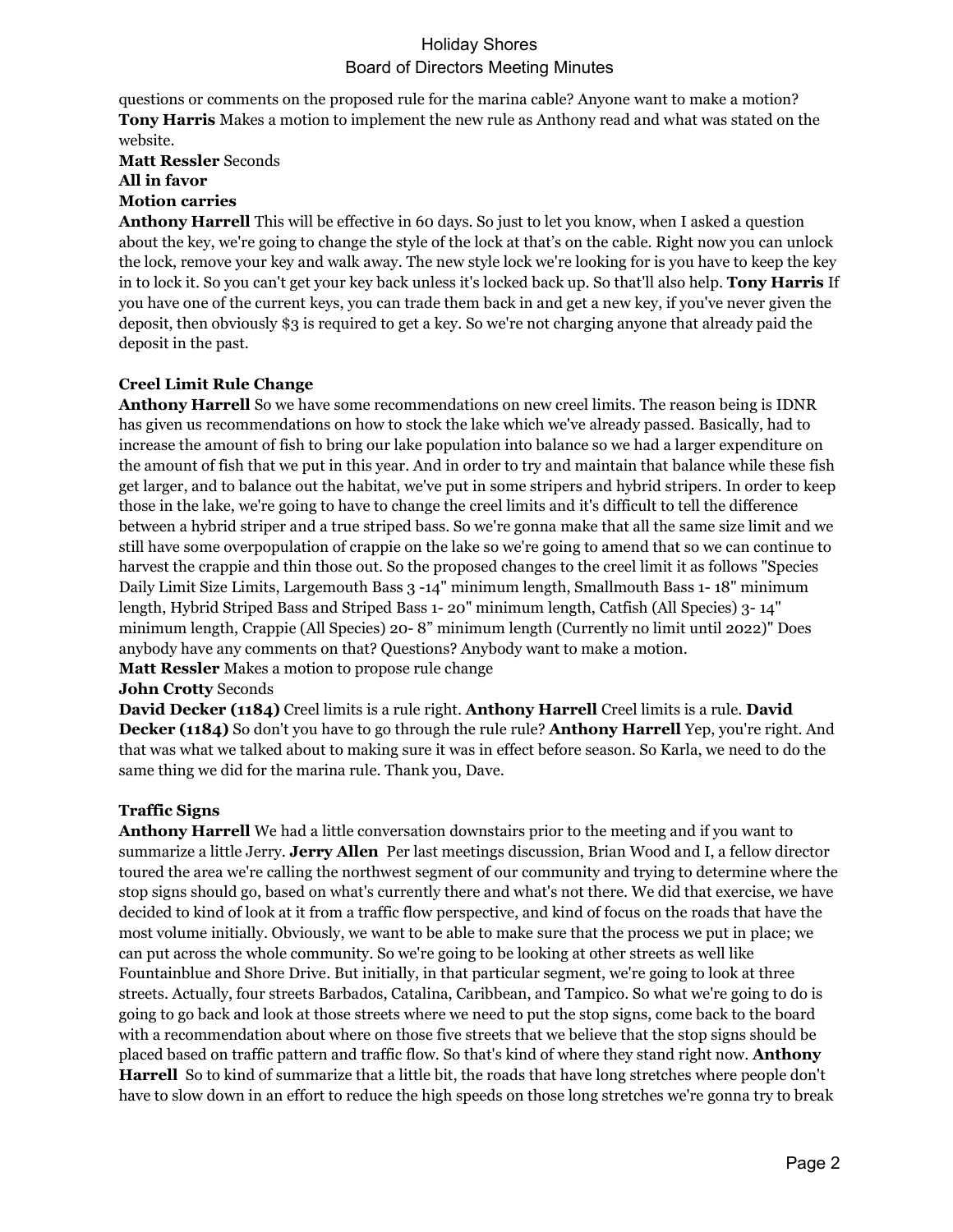those up a little bit. We originally looked at that whole quadrant, and we had like 30 to 32 additional signs, we just thought that was excessive for what we wanted to accomplish. The rules of the road basically tell everyone, when you pull up to an intersection, and there's two cars there, that the person on the right has the right of way, right. So there's already rules of the road, people should be following those we don't feel like we need to put stop signs at every intersection. We just want to slow down the traffic in those long stretches. So we're going to minimize that. And we're going to include all four quadrants now. And just look at those long stretches and try and break up those roads where people have the opportunity to open up. So we'll have further information at the next meeting on that. Anybody else have any comments on that?

#### **Roadway Improvement Committee Proposal**

**Anthony Harrell** So we've had that survey out on Facebook, right. So association members could take surveys and make comments on whether they agreed with that proposal or not and we've got quite a few comments back. **Jerry Allen** I think what many of the comments that I read, to summarize them, there's four or five different points that most people are bringing up. And I think one of the most important is, what this really means. Understanding what the proposal is that's out there. And obviously, one of the reasons why this came up the way it did, was to try to make it an equitable proposal for everyone who lives in the community. The first thing is, we wanted a committee to look at what's the best way to, again, make it equitable. So the committee came up with this proposal. The proposal basically states an assessment will be levied beginning budget year 2022, for a four-year period, to fund roadway engineering and design structure repair, resurfacing, stormwater management, and improvements. Okay, what does that mean right there. That means that in four years, in that period, we want to try to put this program in place, you put it for a four-year period, so that we could make tweaks to it, amended if we need to, change it if we need to, all based off of what the memberships tells us that they want. Because obviously, this is based on trying to improve our roadways, in the community as a whole. So it's a four-year period so the first year the committee came up with \$1 per lineal foot of property. Then the subsequent two-year, three year and the fourth year, the board would base on the roadway projects that were coming up for that budgeted year. The board would come up with a number, it might stay \$1, it may go down to 50 cents, it may go up to \$1.25. Whatever number that the board would come up in year 2, then it would come to the annual meeting, and then the membership would vote on it at that Annual Meeting, whether they approve it or they don't approve it, if they want to stay the same. And we would give enough time, well in advance so everybody would know what that number would be, instead of just throwing it to you at them at the annual meeting or in the packets that you receive for the annual meeting. So each year two, three and four would give you the opportunity to vote yea or nay on the proposed amount that would be charged for that year for the per lineal foot. The other thing about this is the funds that would be collected for this assessment would go strictly for the roads, the stormwater management, and the improvements to those roads. So the only thing we could spend that money on would be the roadway. Also, the other thing is how would we determine what each member would pay? That's determined by the number of feet that equals the property frontage on each property owned by the member. **John Crotty** Your street address. **Jerry Allen** Yes, for your street address, so if you live on the corner of Barbados, and Bermuda and your address is Bermuda, and the Bermuda frontage is 100 feet, and your Barbados is 120 feet, you'd be paying on the 100 feet on Bermuda. So in other words, you wouldn't be paying \$220 for the whole length of the corner. You'd be paying for the property frontage that equals your address. And on any empty lot the same way for empty lots on the corner it would be the address for that corner lot that you'd be paying on. And again, most all this data is public knowledge. It's based off of Madison County website. We also have maps here in the office and maps at Madison County in the plat books. You can verify that information, you can actually go on the Madison County website and see the GPS on every single lot out here. It tells you the frontage on each lot. So the proposal also states that, what would also happen is, let's say you have a 75-foot lot, you're a one lot owner, and you're charged \$75, so \$1 per foot. What this proposal also says is the current funds that we use now for the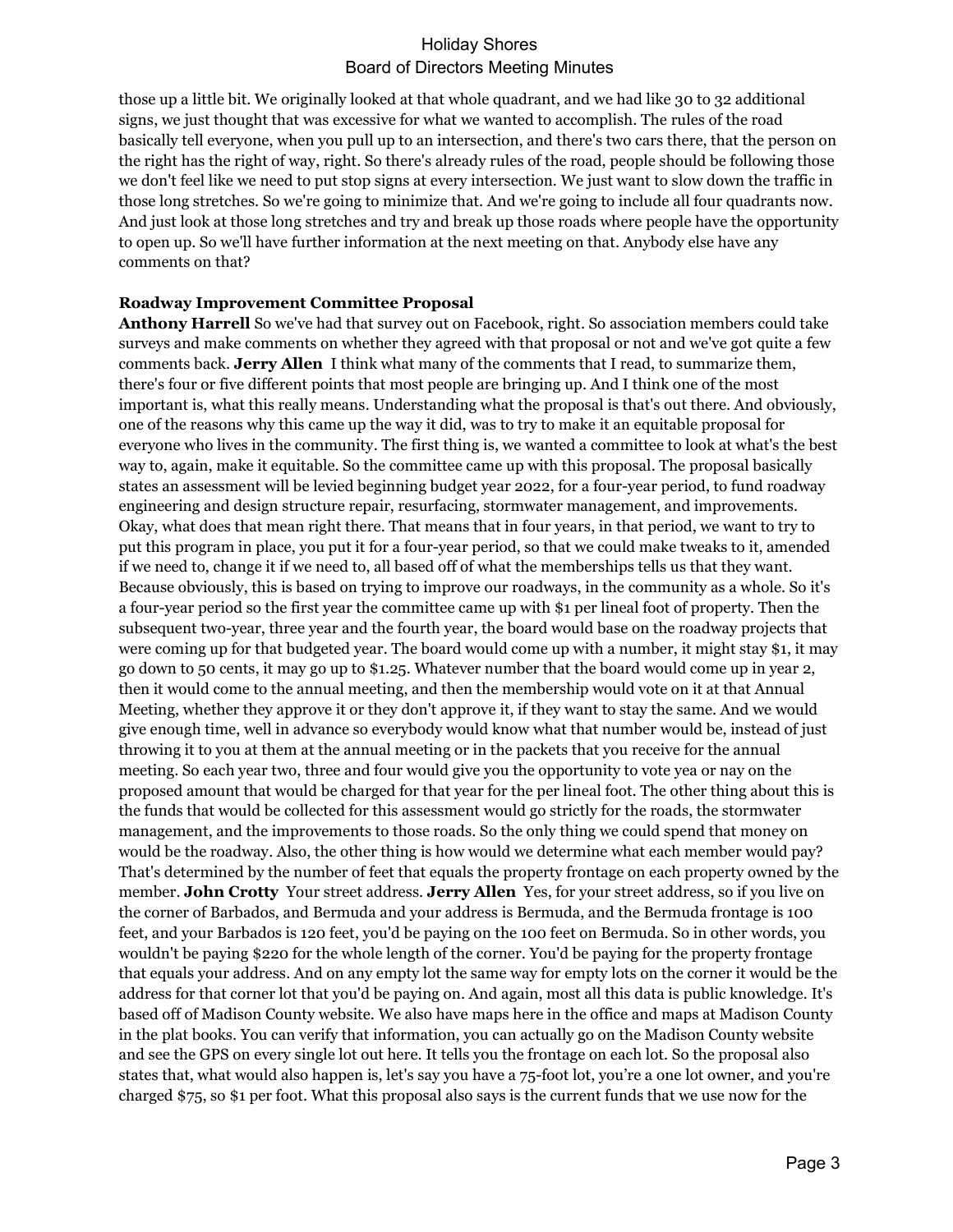roadway would be deducted. So in other words, we're paying \$660 right now for our assessments. And the number we use was 10%. So 10% of the \$660 is what goes to the roadways. Now that number is probably not right at 10% and I have to get that information from Tony. But it's between 9 and 12%, somewhere in there typically. So we used 10% as just a benchmark, easy number to use for people to understand how this affects them. So the \$660 times that 10% equals \$66 bucks. So you take the \$66 from the \$75 that member would only pay an extra \$9. So \$75 minus \$66 is \$9. So if you had two lots and each of them were 75 feet, you'd be paying the 150 feet across your two lots, subtract the \$66. And you'd be paying \$84. That would be what is assessed to you for your property. And then there's also other properties out here, they're kind of unusual, like people are talking about the cul de sac lots, some of them are 40 feet, some of more 30 feet, some of them are 50 feet, obviously they live on cul de sac, they have less road frontage, they get charged \$1 foot. The dollar a foot makes it fair to everybody because it's based off what kind of road frontage you have. So anyway, that's kind of summarizing what's in this proposal. Again, anything that year two or year three or year four, the membership will help us determine what that number will be. And it's based off the projects that are coming up for the roadway. And now we have a five year plan we're currently in the middle of. Many responses we got have said, you know, we'd like to see asphalt roads, many people said I've been here for 19 years and my road only road fixed once or redone one time. So what I would like to see happen is that perhaps we could, over time get enough money to asphalt, all the roads out here. I know that's a lot of money, but I think it would really improve our community. Summarizing what's in here, that's kind of how it's laid out and what it does. A lot of people say that's not fair, \$1 per foot. It's not fair to the multiple lot owners out here, it's not fair to the people in the cul de sacs. I mean, the people in the cul de sacs, kind of get a benefit, because you're paying a lot less because they have less roadway frontage. I love the fact that we got this many responses to this. I think it really shows the engagement of our community and I'd like to see this. So if you have any other ideas or suggestions that we should pursue, we want to hear those ideas and those suggestions. But this is the proposal that we wanted to put out in front of you well in advance to give you time to respond and react to it and help us make sure we make the right decision to put the right proposal out. So that's kind of how it's written and why it was written the way it was. So hopefully you understand that and I hope that will clarify a lot of questions that are on here. Because, again, the history behind this is currently we all pay one assessment its by membership, no matter if you own one lot or 10 lots. So the one lot owners basically paying for his roadway right in front of him, the multiple lot owners are paying a lot less for their property per foot. You look at it from that perspective. So this is just a way to make things equitable, but it also to raise additional funds for us to repair our roads because based on the survey we did last fall, there's a lot of people out here that believe, and I do too that our roads are in poor shape and are 55 years old now. They need some repair. They need to be recrowned. But mainly we need to first and foremost, work on our storm water drainage, because a lot of our areas where the water flows off has been filled over time, or people have covered them up and it affects other people's property if the flow of water doesn't go down the right way. So all that would be included in this money that would be going to fix those issues for the community. Another thing that we read on here a lot is that I only use one road in this community, and I shouldn't have to pay more for just my access, I don't drive over on the other side of the lake. Well, quite frankly, we're all community here. We're all trying to make our community better. We're trying to make it so that our property values stay high or higher and are improved. So that's the whole purpose behind this, I'd be glad to take any questions that the audience may have, or any of the board members may have. But again, we really appreciate all the input that we've gotten here because it does help us understand what your true thoughts are and tries to help us make sure that these proposals we put in front of you are tailored to what you the membership want us to provide to you. **Blake Hasty (194)** I guess my question to you is exactly how is paying \$1 per linear foot fair to everybody, as opposed to taking whatever you have budgeted or bid for that and splitting it evenly amongst the community? **Jerry Allen** Well, basically, it again, it all depends on what our roadway plan is for that particular year. But what this does is, it gets more revenue into us, so that we can actually improve the roads in a much faster basis. And it's just a proposal that comes forth. Do you have another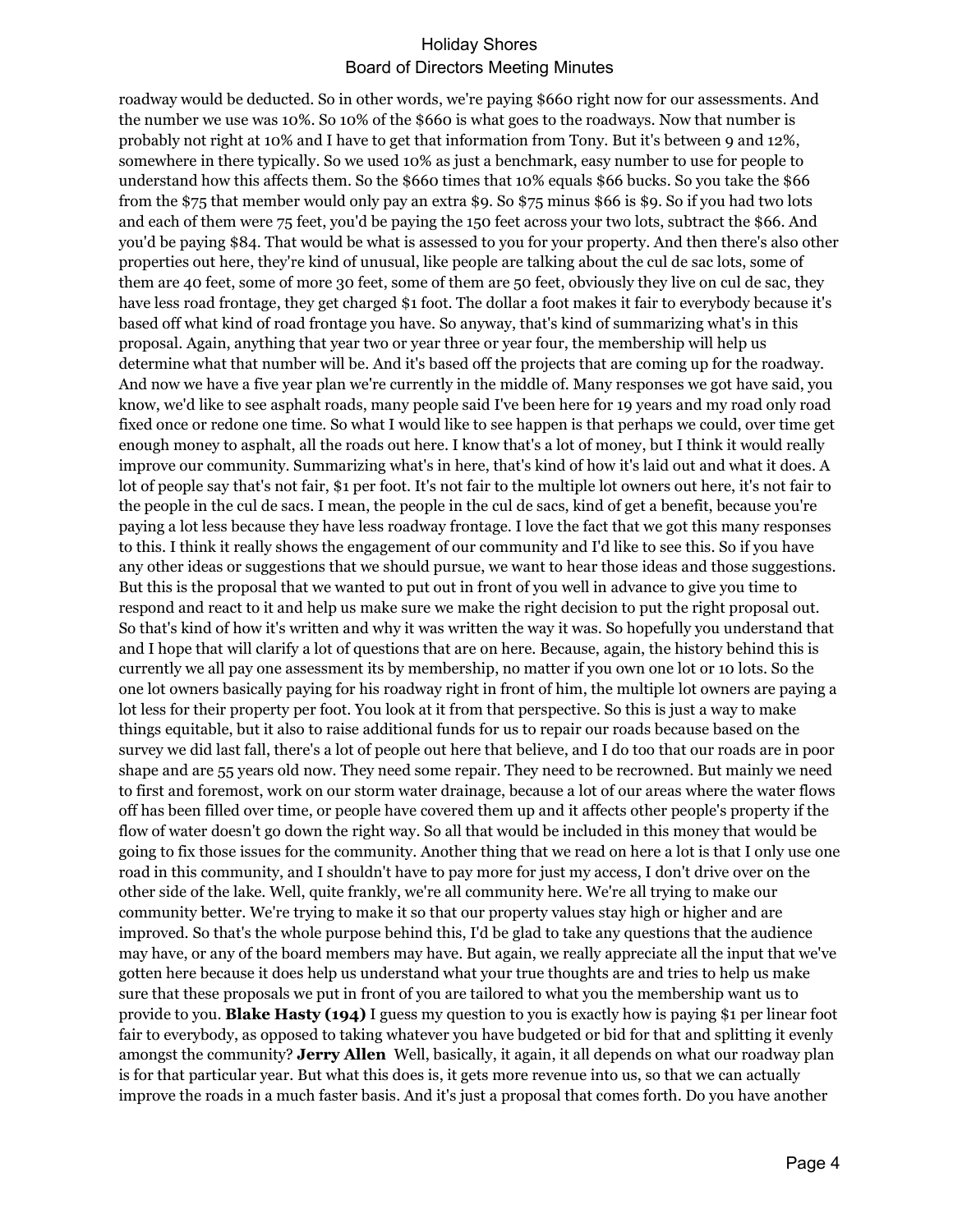idea that would be better, please share it with us. But this is just one way that the committee came up with that we thought would be most equitable for everyone else. Everyone in the community. **Blake Hasty (194)** All right, I guess my suggestion would be take the total linear footage and split it evenly amongst the whole body. To me, that seems the most fair. **Anthony Harrell** Okay, Jerry what's the expected revenue by \$1 per foot per year? **Jerry Allen** Conservative estimates are \$225,000 annually. **Anthony Harrell** So here's my concern. So right now we have a five-year plan on the roads, every road is gonna get touched every five years correct, Rob. So we have a plan to touch every road every five years. I have a problem with the linear foot for the exact reason, the cul de sacs, you may have a half a milliondollar home on a cul de sac, and they're gonna pay 50 bucks, as opposed to someone who may have multiple lots in the center of the community who's not on the lake. And they're gonna pay much more than that person in the cul de sac. And by having those lots, we'll call it green space, you're preventing homes from being there, and you're preventing extra traffic from being on those roads. So I would personally like to see instead of the linear foot, which I don't see it as fair. I know you presented as the most fair way but I think the most fair way would take that \$225,000 and divide that by the amount of memberships and just make it a flat rate. **Tony Harris** So to speak to some of the same points but getting into one of the comments that we had feedback was, "you know, it smells like the old by-lot movement". And you know, and to be honest, to be fair, it really is a repackaged by-lot assessment. It started out that way. I mean, the committee was called that, and we renamed the committee, but it is a repackaged by-lot assessment, basically to charge more by a lot. And we said that it's more fair because it's on the frontage that each individual owns. In my mind for that to be fair, there should be a direct causation between the land and the grass that you own on that frontage and the wear and tear on the roads and there's not. Wear and tear on the roads has nothing to do with how much grass an Association member owns. If you want to tie it and make the charges tied to the wear and tear on the roads, you need to look at how many packages you have delivered to your house by Amazon. How much construction work done on your house? So you had heavy vehicles come to your house because you had construction work done. You know, what kind of vehicle do you drive? Do you have a heavier vehicle that's going to cause more wear and tear on the road? What kind of driving habits, do you drive fast around corners, which repositions our road, especially when it's hot, those are going to be your direct causations of wear and tear on the roads. And obviously, you can't track it. Those are the problems. So if you're going to make it fair, it's got to be based on causation, which you can't do. So to me, it goes back to either a special assessment, or an increase in our existing assessments, that is going to be more fair to everybody. By the same token, same issue about cul de sacs. That's not a fair representation for the rest of the membership. If you've got a 35 linear foot frontage, and another guys got, he could have this standard 75 or 80 foot house, or maybe he lives, two blocks in on the subdivision drives two blocks on our roads and nowhere else and another guy drives, you know, two miles to get to his house. So that definition of fair is not a definition of fair that I find fair, or that meets what I would call fair. Third, and you mentioned this a minute ago, based on our current rates that are in the budget, we're doing about five miles of oil and chip on our roads every year and we got about 22 miles a road. So in that four to five year timeframe, we're gonna oil and chip every road out here on a recurring basis. Now, that's a little different than it's been in years past because in other years, some roads have continually been done more than others. And we've changed that mindset. Now we look at the road plan each year, we're looking at work based on the condition of the roads. How bad the condition is the road in and how long has it been since the last time it was repaired. So we're starting hitting all the worst roads first and working our way back up so that no roads get overlooked or that say it's a road that's far out on the edge of the subdivision it doesn't get overlooked. So we're looking at all the roads, we started that with the prior board and with the current lake manager. We think that's a much better way to address the roads in our community, I think that treats everybody fairly. Also, you know, potholes obviously, are going to be an issue, you're gonna have annually. With old and chip roads, you're going to have them and they address it annually. We're working on a ditching plan, we've been doing ditching now for three years. **Rob Clarkson** We only did one project, we have a second one. **Tony Harris** Maybe not, maybe I'm mistaken. But anyway, we're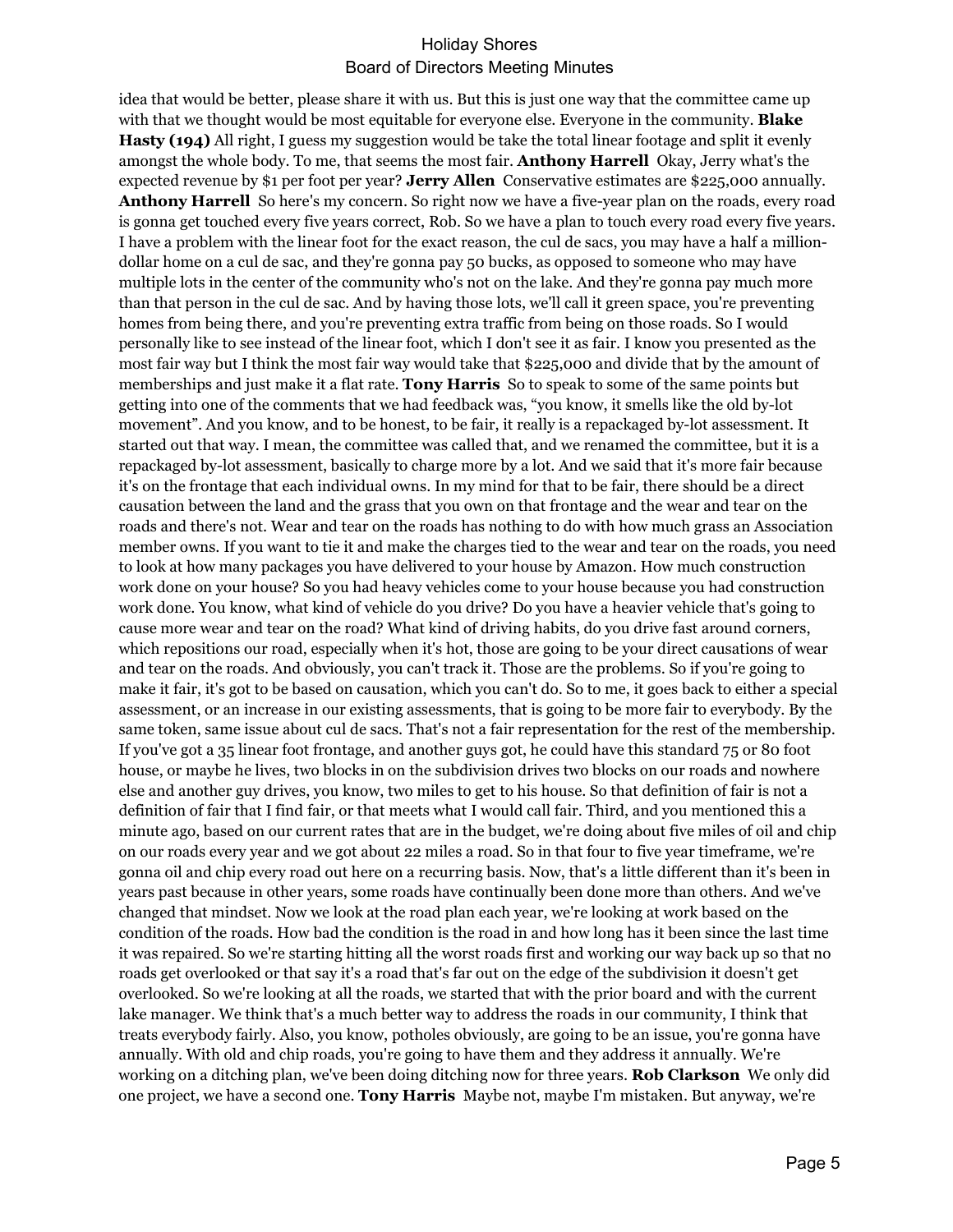working on a ditching plan, we should have here in the first quarter. We asked Rob to go ahead and kind of look at what's not only like the current year, what's it gonna look like for the next three or four years so we can see what's going to be needed. And honestly, I think when we get that we'll be able to see what kind of money is going to be needed for the ditching because that is the more costly of the items in the road budget versus oil and chip. Oil and chip is not expensive. It's getting the water off the roads and maintaining them so that you don't have as much degradation from water sitting and tearing up your base. So we'll have a better idea on that, probably in the first quarter. **Anthony Harrell** And we've improved the rock that we've been putting on the roads, if you guys go down to the southeast section of Holiday Shores. Tamarack, southeast section down there. Rob came up with a great suggestion. He saw another community that used a different type of rock, which was called, I guess, a flat rock. And in previous years when we would oil and chip it was slag and it didn't really adhere to the oil very well and it would all wind up on the side of the road. And these roads that we did last year in the southeast quadrant, that flat rock really stuck to that oil and chip. And it's kind of a pretty road too. It's not that white that we used to have it's more of a brown purple, I guess what I want to say but we've got some comments where people said the roads were done and a year later and it didn't hold up very well, I guess I should say. And so this new rock seems to be holding up really well. So that's going to change too. So when these roads , ones that were done two years ago they'll get done again in three years and they'll have this this new rock put down. We got the five-year plan, we've changed the type of rock that we're using on the road, we also have the ditching program, which is pulling the water, like Tony said, pulling the water off of the roads and letting the water flow. Because all the road damage happens when that water sits on the roads. So we've got some things going and I think this is a nice fund to that we should definitely have to help with the potholes and the culverts and things like that, that could collapse on the roads, but I just like to see it done by membership as opposed to the linear foot. **Jerry Allen** Well, again, one of the reasons why we came up with this proposal is to make it equitable, and you have multiple lot owners are paying the same assessment as I and I have one lot. I don't see how that's fair to me that I'm paying the full assessment and a multiple lot owner who may have two or three or four or five lots. How's that fair to me that, you know, they're paying one assessment. The roadway frontage won't change as far as how many feet. So it's like, how could this not be fair, I mean, I can see we could have some issues, but this is pretty fair as far as covering the amount of roads because every lot out here touches a road. Shouldn't the lot owner whoever owns that property have some financial responsibility for that roadway frontage? This proposal does address that. I could see another potential option, whereas which would kind of cover the cul de sac lots as well as that, if we would maybe amend this to instead of maybe going by foot, going by a certain amount per lot that each property owner owns. Let's say, today, we're gonna make it \$75, because most of our lots out here are 75 feet, or 80 feet right in that range. So let's just say \$75. So each lot that a person would own would be \$75, no matter if its a corner lot, cul de sac lot or if he had five lots, it'd be \$75 times five. That sounds fairly reasonable amendment to this, and also a way to make sure the cul de sac owners are paying the same as anyone else is paying for their lots they own. And that could be another amount we can make to this. That's why we're putting this out here today so we can get people to respond to it, and how we can make changes to it to make it work. But I think what Tony described, I fully understand, I get his point. But it's the status quo and we and the committee, basically, we came up with the fact that we needed more money to improve our roads besides just the throwing oil and chip on them. Some of these roads, like you were mentioning about potholes, some of them hold water, my street holds water. It's been holding water since I moved out here nine years ago. I think by having this additional fund, or this fund put up just for the roadways and the stormwater management, our roads could be better in a quicker timeframe than the path we're currently going down **John Crotty** Quicker than five years? **Jerry Allen** Well potentially, depending on how we go. **Anthony Harrell** We still have the personnel, right. So personnel and the time that we have during the summer to do it. **Jerry Allen** See that's where the extra funds would come in as well, we could probably hire an outside contractor to come in to do some of this work for us. Whereas right now we're limited to we're not really limited, but we use our own staff to do it. Right. **Tony Harris** Yeah, you'd pay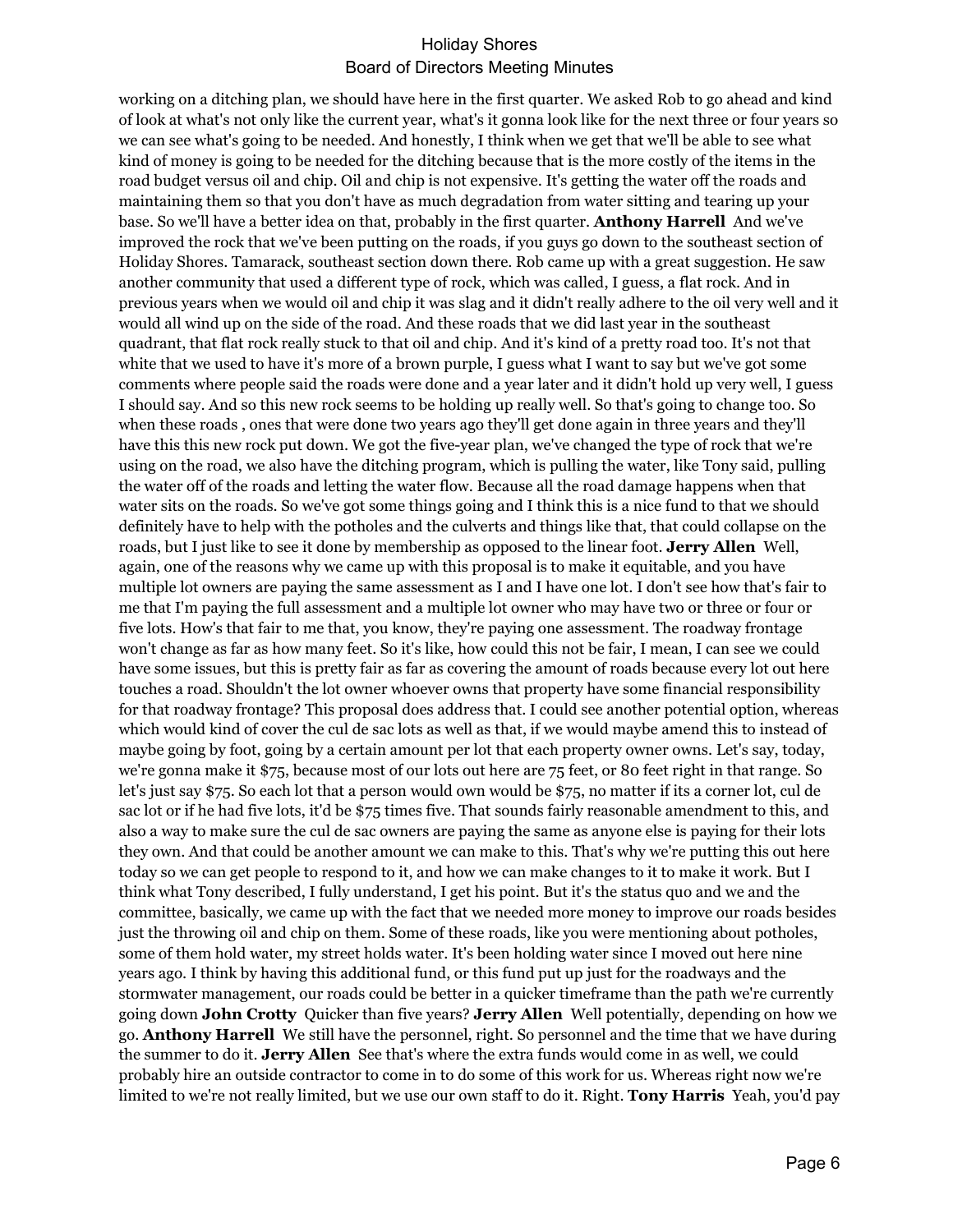significantly more for that. **John Crotty** Is that what you guys were assuming the money would go to to shorten this time from five years to three years or something? **Jerry Allen** Well, we never talked about shortening it. But if we have more money to spend every year, it should shorten it up somewhat then what it is now, or perhaps instead of just doing oil and chip, we do some pugmill or I'm not sure of the terminology to make the roads, more crowned where the water runs off better. In redoing our ditches in a much more, not timely, but quicker manner than what we have been. Because it seems like really our major problem is the stormwater management which affects our roads if we can't get the water off the roads. I'm not a construction guy so I don't know. That's just logic telling me that, I'd like to get somebody from the community if we have some people in the community who have that skill set help us step through this. **John Crotty** That's my concern, we're asking for more money, but not saying what it's going to go for. We're just saying better roads. But what is it getting us, what is our outcome going to be once we have that money? **Jerry Allen** Well, I mean, the five-year plans are already in place so that's a good step, the board previously took to get us to that point, perhaps with more money, we could get it done in four years instead of five. I don't know the term, the timing of that. But I think if we could repair our roads, instead of just putting a Band-Aid on top of them, make them crown better, get all the potholes taken care of. I think that would just help the community as a whole and the value of our properties. **Anthony Harrell** So if we took \$225,000, instead of doing it by membership, and we did divide it by the number of lots and came up with a number per lot, that sits better with me. But I still think that there aren't a lot of multiple properties that are on the water, I think we're putting the burden of this on the people who are kind of in the center of their shores, **Jerry Allen** I think it makes it fair for everyone. **Anthony Harrell** I think that is more fair than the linear foot. **Tony Harris** Jerry, you asked me for this, I didn't have a chance to get you these numbers, but currently, so we're going to spend about \$230,000 a year going forward that's in the budget. So if we're going to refund that and do this, you're just going to trade out money for money. So you're not going to have any additional funds, what you're going to do is you're just going to change who's paying for it. So you're going to take people that have one lot, they're going to pay less and people that have multiple lots are going to pay more. You're just going to redistribute where the income comes from, but you won't have any more money to do any additional roads. **Jerry Allen** I asked you for that months ago. But again, we were just going off the numbers based off the budgeted dollars that we saw on the budget. So you know that that percentage could change, of course, and you just said that it did. So if we did, if we went the other route, where we just charge a flat number to each lot owner, and this includes all lots, then that number would have to recalculate. By having an accurate percentage we could come up with a better number as far as what the overall benefit to the community, as far as the total revenue. **Anthony Harrell** Or if you just didn't deduct the \$66, left the \$660 alone, and then put a four year fee. So a \$5 flat fee for four years, then that'll be your \$225,000 in addition to the \$225,000 you have now. **Jerry Allen** And well, yeah, I mean, that'd be ideal. Obviously, we didn't want to burden our membership with that much of additional funds. **Anthony Harrell** You're talking \$75 maybe, you know, theoretically, you're talking \$75 per lot. **Tony Harris** I think we really need to define then for the meeting, what we're gonna with that extra \$225,000. What are you gonna get for? **Jerry Allen** Yeah, it's a good point. **Tony Harris** And you can only do so much you know, with existing staff so you're going to be paying a higher rate per, say, foot of road that you get done, you gonna have to outsource a lot more of it so it's going to cost us more per membership to get the work done. And we do, we want to pay more to get it done a year or two faster, or would we rather pay the same amount of dues we're paying now. **Jerry Allen** But like I said, if we were able to raise enough money, and again, we looked at the other option we just mentioned, you know, would we potentially be able to go away from oil and chip and go to asphalt? I don't know. I mean, Caribbean's already asphalt and so that's really a nice road. So it'd be something we could look at. But again, like I said earlier, I don't have the skill set to say what construction, what we need for asphalt, what we need for oil and chip or whatever. But I think we have people in our community that probably could help us help us make that determination. **Tony Harris** Before we present it to the membership we want to charge you more money, we need to have those answers and say, well, if we're going to put it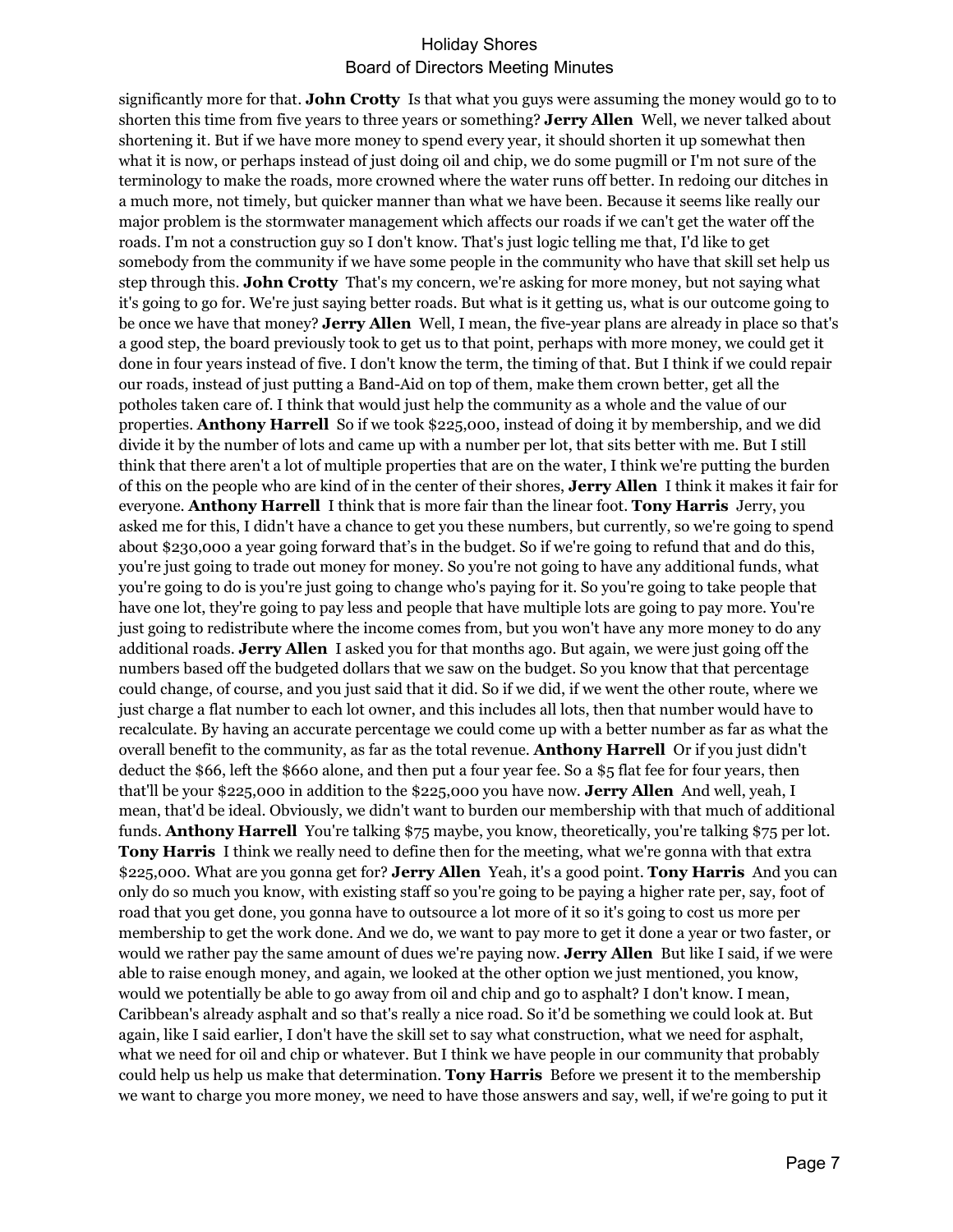towards asphalt, it's going to cost this, we just need to know that answer to include in the packet, what we're gonna do with the roads. Versus saying, you know, we might do this with it or we'll look into it. I'm not gonna vote for something I don't know what we're gonna do with the money. As just a member I'm not gonna vote to give another \$225,000 for something that we don't know exactly what it's going to be defined for. **Anthony Harrell** Is the ditching plan fully budgeted for all four quadrants? **Tony Harris** At the rate what we're doing it you know, we did last year, yes, that same amount, okay, which is about \$120,000. **Matt Ressler** We spend \$120,000 on ditching and \$200,000 on the roads here. **Tony Harris** Well, so you've got the road with a resource oil and chip is about \$56,000. The engineering is another \$44 for the ditching, so you spend more on the ditching, including the engineering so we got about \$105.000 in there. **Matt Ressler** So Jerry, can I ask you this? I mean because we can go back and forth on this all night long. Can you come back to us with a plan, an option of a flat rate per lot. And then Rob, can we try to find that old road committee and see if some of those guys would want to put forth some time and some knowledge to us. **Rob Clarkson** I can put the calls in. **Matt Ressler** I think that's the best way to go. I mean, we've got multiple lot owners here on the board. Obviously, some of us are against it. **Anthony Harrell** I don't have a problem with it at all. I just want it to be fair. **Matt Ressler** This has been my downfall of this whole thing, the streets on a cul de sac. **Jerry Allen** Well, the number of cul de sac lots we have out here while there's many and if you look on the overall amount it's not 50% of the lots out here. But it is fair, being charged \$1 per foot no matter how many feet you had. So it was fair in that instance, as far as how much you're being charged. **Matt Ressler** I just think put a flat rate on each lot and be done with it. If you could come back with us with those numbers. **Jerry Allen** I'll get some numbers together. **Matt Ressler** I think that will go over much better. **John Crotty** So we're gonna have to know what that money is going to be used for. **Matt Ressler** And Rob is gonna reach out to the old road committee or whoever, I don't remember it was years ago. Maybe they can give us some insight, that would actually help us out a lot and give us more of an idea. **Anthony Harrell** So what are you looking for, like the difference in cost of asphalt versus flat rock? **Matt Ressler** Exactly. And I really do like the stuff that they just put down this year. I have heard nothing but good out of it. I know in the years past, you know, we had issues. And I seen some of these comments that people were making, phone calls I had. People are like, it didn't even bond to our road. We got a late start that year. **Anthony Harrell** Right, it was October I think, and it just don't stick. **Matt Ressler** The people here today that you know, said my road was done two years ago. There were issues with everything that was done this last year in 2020. I haven't heard any issues, I've heard all good things. **Anthony Harrell** And the waters flowing. **Jerry Theodor (1346)** Fairness is in the eye of the beholder and I applaud Jerry and the people that worked on this. But when I look at fairness, I'm retired, and I use the roads less than somebody that drive it every day. So to me fairness would be a coin collector at the end of my driveway and everybody's drive and you put a nickel in every time you back down into the street. But to get a little bit serious here. Did anybody calculate what some of these people will have to pay? They're looking at a \$1000 to \$3,500 overnight, from one year to the next. **Jerry Allen** I don't think I've seen anybody that high, Jerry. **Jerry Theodor (1346)** When you take 48 lots and multiply it by 75 feet multiplied by \$1. You come up with \$1000 to \$3500 pretty easily. Even 10 lots, 12 lots get you up to about \$1000. So I think and I know some of the people involved. I would be extremely surprised if this didn't generate lawsuits. And I'm not afraid of lawsuits but did you talk to the lawyers about it at all? Because I know that some of the people that are paying \$675 a year now and then in 2022 they're going to get a bill for \$2800., I just see some big-time objection to that. And I've just mentioned it to be a consideration when you when you work on this and then I think you got a good start and if you maybe do some tweaking to it, maybe even makes it better. **Anthony Harrell** So Jerry, can I ask you this? Would you be more, take that total number, the \$225,000 that the linear foot would give us per year and divide by the membership instead of lots? **Matt Ressler** Well, in some ways, that's probably the fairest. **Anthony Harrell** But you also have, like you said, 48 lots, and they're paying one additional fee. So it swings the other way. **Jerry Theodor (1346)** You're getting to what Tony said, you're getting to the per lot assessment without voting on it. And so that, I mean, that's not going to fool too many people. But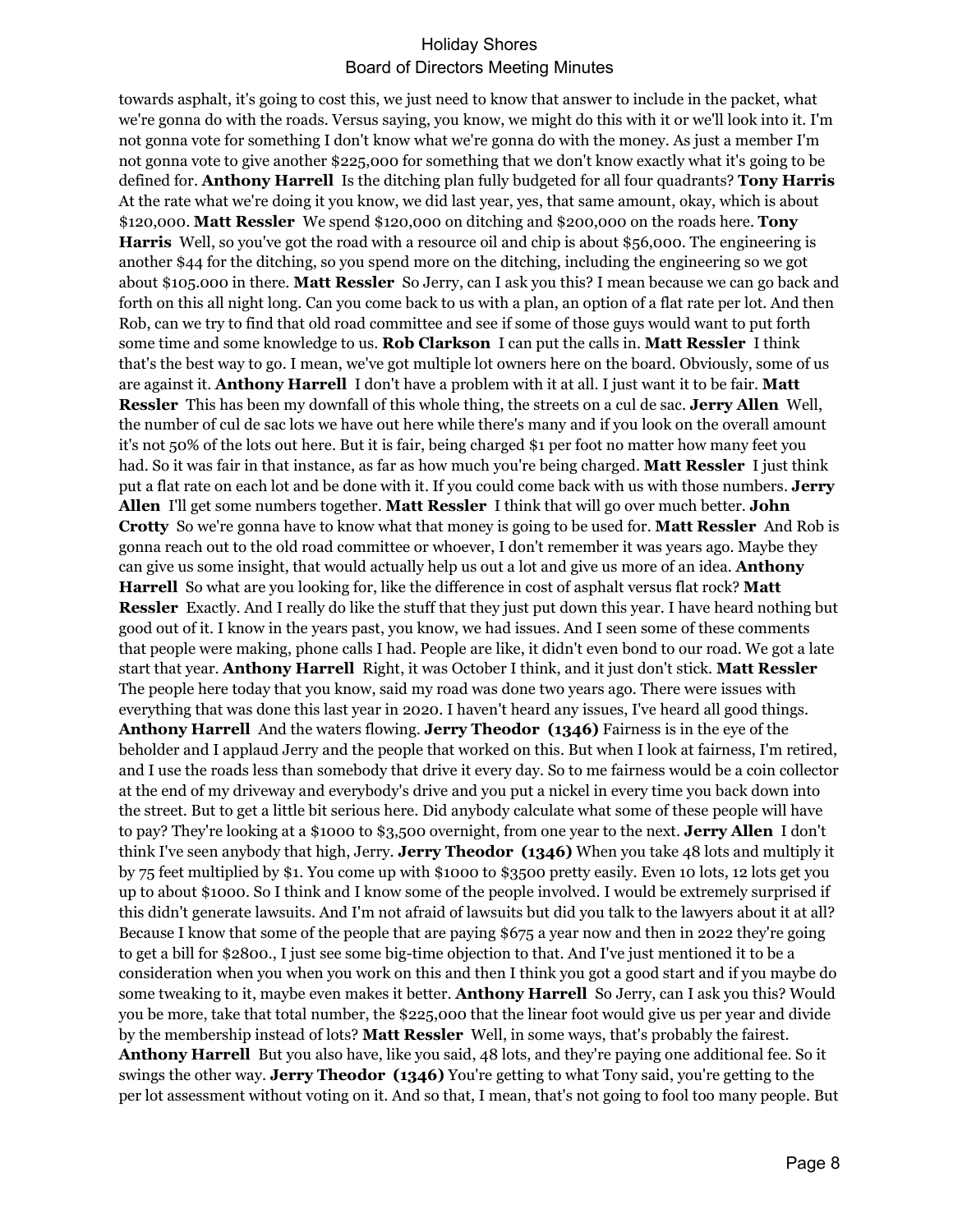as far as fairness, that's probably the fairest way to do it. But again, when you get into doing that, you gotta consider is there any difference between improved and unimproved lots? Should they all be charged the same? And do you initiate this, say some semblance of this goes into to being, voted in? Is there going to be a timeframe to let people kind of piecemeal into this? If you more if you owe more than \$500, you got five years to process yourself into the full amount or something? I don't know just throwing some things out there. **Matt Ressler** Jerry have you thrown this out to that committee at all? You come to the board, you know, you throw it all out to us? Why not go to the committee and help them come up with a solution? **Jerry Theodor (1346)** Well, first of all, this is about the 20th time I've talked to about it, and most of the people that was on his committee, I met with them 5, 6 7 years ago, but it wasn't on a per lineal foot of frontage. That was that was back when they wanted to work on per lot assessments. And yeah, to them I laid out all these things you need to take into consideration because it's not a simple task when you get into it. So that's why I say I applaud you for working on it. **Anthony Harrell** Thanks. **Tony Harris** Thank you. Another idea you might be to something you know, difference between improved and unimproved lots. I would say the same thing. If you own six unimproved lots, you're actually lowering the wear and tear on the roads because you're not driving. Whereas if you own six, improved lots, of course, I think you have to pay six membership fees in that particular instance anyway. But you're contributing to the wear and tear on the roads. **Anthony Harrell** I think we need to first start with what do we need? Because we've got a five-year budget, we're gonna touch every road in five years with the new ditching and the new rock. So what additional do we really want to achieve with that and how much money do we need for that? Do you want to really go to the asphalt roads? Or what are the other improvements that we're trying to raise the money for? **Jerry Allen** Well, obviously, the proposal was for the roadways and stormwater management. And I mean, I think the community believes and I do too, is that many of our roads out here are 55 plus years old, and some of them haven't been touched as far as other than just putting oil and chip on them. We need to probably look at the structure of the road and make sure that it's good for another 50 years. So, I mean, I can see the fact that you guys or people need to know where the money's going and what it's going for. But another thing about the proposal is that the money would be strictly just for roadways and storm water management. So it's kind of protected every year so that it would still be there and that money could be dependent on. **Kent Schiebel (893)** I think that assessing the roads, or the road repairs on a per footage basis I think it's a total mistake. And I'm not so sure that even going with so much a lot is a total mistake to. A situation developed where my neighbor who lives on a cul de sac four houses from me and he would pay approximately \$40. And I who own two lots in back of my house would pay around \$320, or eight times the price what he pays and that's excluding what you said, this is just the frontage. If you count the sides, all of a sudden it jumps over \$600 a year. **Jerry Allen** But it did not include that. **Kent Schiebel (893)** Yeah, I know you didn't include that. One of the problems we have here with this is the total square foot of my three lots is equal to his, because he expands into a nice wide place, and has several 100 feet of lake frontage. So, in essence, he's got the same property I got, only mines smaller lots. So if you have a small lot, you're going to charge the same price as a big lot, right? I mean, that's not fair either. So you got to look at it that way, too. I mean, he in essence, has everything that I've got only he has a smaller road frontage and one lot. Here, I have three lots and about the same square foot and it seems like I'm going to get hit quite a bit harder. My suggestion for funding, we don't always look towards the practical things, we don't look like government does. Government charges so much on assessment for property, we could look at all the property taxes and say, okay, that'd be a 1% of whatever you pay for your property tax and figure that up and issue that. And therefore, everybody who owns a very big mansion would pay more, the people that lesser ones would pay less, a vacant lot would pay almost nothing you see. That's a possibility, of course, you're going to have to pay somebody to sit there and go through it. But it would only take a calculator and a little bit of time. Other thoughts are raise funds other ways. First one, we could reduce what we spend on fireworks, my neighbor's shoot enough fireworks off that they compete with what we're paying. So you know, that's something to think about, we cut back on it, I didn't say get rid of it just cut back some. We could have bake sales. I know that's kind of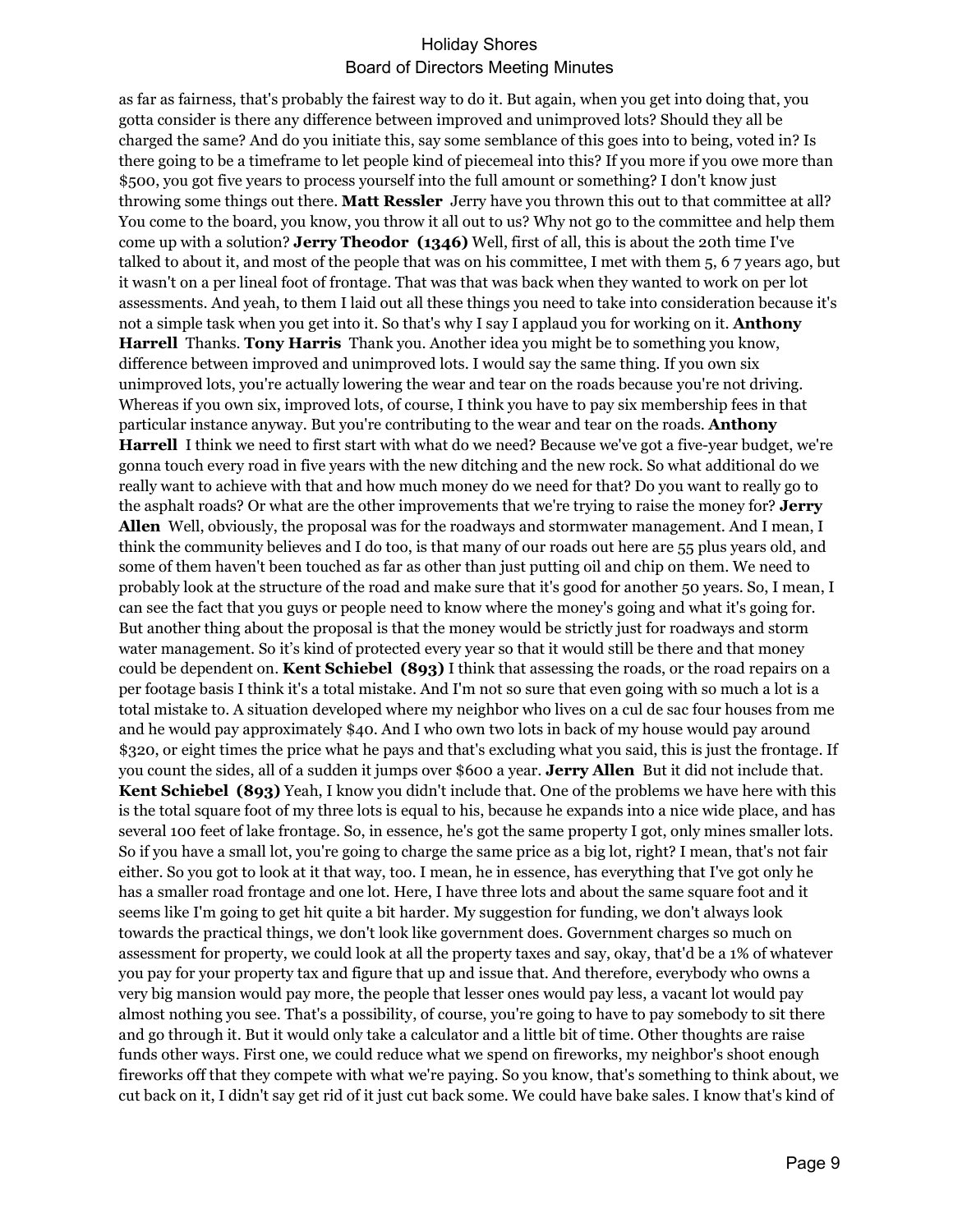crazy, but we could. We could also have an auction of items; people will donate things that we could auction off and bring in \$1000s of dollars. Southern Illinois University auctions off artwork, artwork, mind you and they raised approximately 19 to \$20,000 a year for one auction. And it's very limited on what you know, is it going to be auctioned off, here you could auction off no matter what. Another thought is, have like a craft day where you bring out booths and put them out here, charge so much for that or it could be antiques, it wouldn't have to be craft, it could be antiques, or other things. And you could put it out here in a parking lot, charge so much for that. If you got 100 people at \$20 to \$50 you know, it adds up. And you could take this and reduce it over what you need over the \$200 plus 1000s of dollars. And I think with that you could combine some of these things. We could even do the drawing like some of the places do for so much money and have people buy tickets almost like a lottery situation and raise money that way. So don't ignore these. Many years ago I worked for the Telegraph, and I was a newspaper in education coordinator. And in such I gave away about a half a million newspapers a year. My responsibility was to raise funds to pay for these. I would go around to businesses ask for donations, they would give me gift certificates, say for \$50. I would reduce them put it out in the paper for \$35. We would keep \$15 in essence of that and they would go ahead and put it out for \$50. So everyone would add up. A typical one would raise \$3,000, up to \$10,000, depending upon how you approach these people, and we had a very narrow group to go ahead with. But these are suggestions and I hope that you will look at these and see that you can maybe reduce what you're going to need and make it a little more palatable for the rest of the people who are going to have to scrape up the money. Thank you. **Tony Harris** One other thought too, about having you know what we're going to spend on the roads and also we know the cost for that, then we could define for the four years, what it's going to be for each of the year. So if we know we're gonna need a million dollars, you're gonna do \$200,000 a year, that way when it's voted on, it can be defined, and it's going to be the buck or 50 cents or 75, whatever it is, for each of those years, we wouldn't have to have that ambiguity about what's it going to be in years two, three, and four? Just a thought on that, too. That would be I think it'd be easier for the membership to look at and evaluate. **Jerry Allen** So we actually laid it out originally, just like that. **Anthony Harrell** One quick scenario, when Kent was up talking I had it in my mind. Your house faces a street, you've got your house address. So you own a lot next to that house and say you own two lots across the street. You're gonna pay a linear foot on all four of those lots? **Jerry Allen** Yeah. **Tony Harris** We have some over where like the roads, I don't know if it's considered separate lots or not, I would have to look. **Jerry Allen** Yeah, Willow and Treasure over there. Owners have both sides of the road. They would just be charged the frontage. And that was it. **Tony Harris** Yeah, but then you'd have both, so you get charged twice. **Jerry Allen** No, they'd be charged once **Tony Harris** But you have frontage on the road. **Jerry Allen** Well, technically, the house faces the frontage where the house faces that's what they would be paying for. **Tony Harris** Okay, so there's not a separate address or lot number. **Jerry Allen** No. **Anthony Harrell** Good discussion. Thank you, everybody. **Jerry Allen** Yeah, thanks for everybody for your all your comments. **Anthony Harrell** All right, so move that off for our next meeting for continued discussion.

#### **New Business**

#### **Variance Request (1012 Hawk Island-Culvert and Setback)**

**Anthony Harrell** So there is no culvert since there is no ditch on the street. The building committee does recommend the culvert variance. Member agrees to pay for culvert if needed when ditching is done. Building committee does recommend the rear setback variance since it only four to five feet. Okay, so it's also for a five-foot setback on the rear of a deck. Okay, so the building committee did recommend that we approve both of these variances. **Tony Harris** Just a question. So you guys own the lot? Are you the homeowner? **Ben Firnkes (1012)** We purchased 1011 Bermuda and 1012 Hawk Point. We're going to build on Hawk Point and so we need the variance, it would be on the lot behind it. **Jerry Allen** It wouldn't interrupt any other member at all? **Ben Firnkes (1012)** Any other member no, because we're not going to improve that lot. We're just going to use it for yard, so we don't want to combine them. And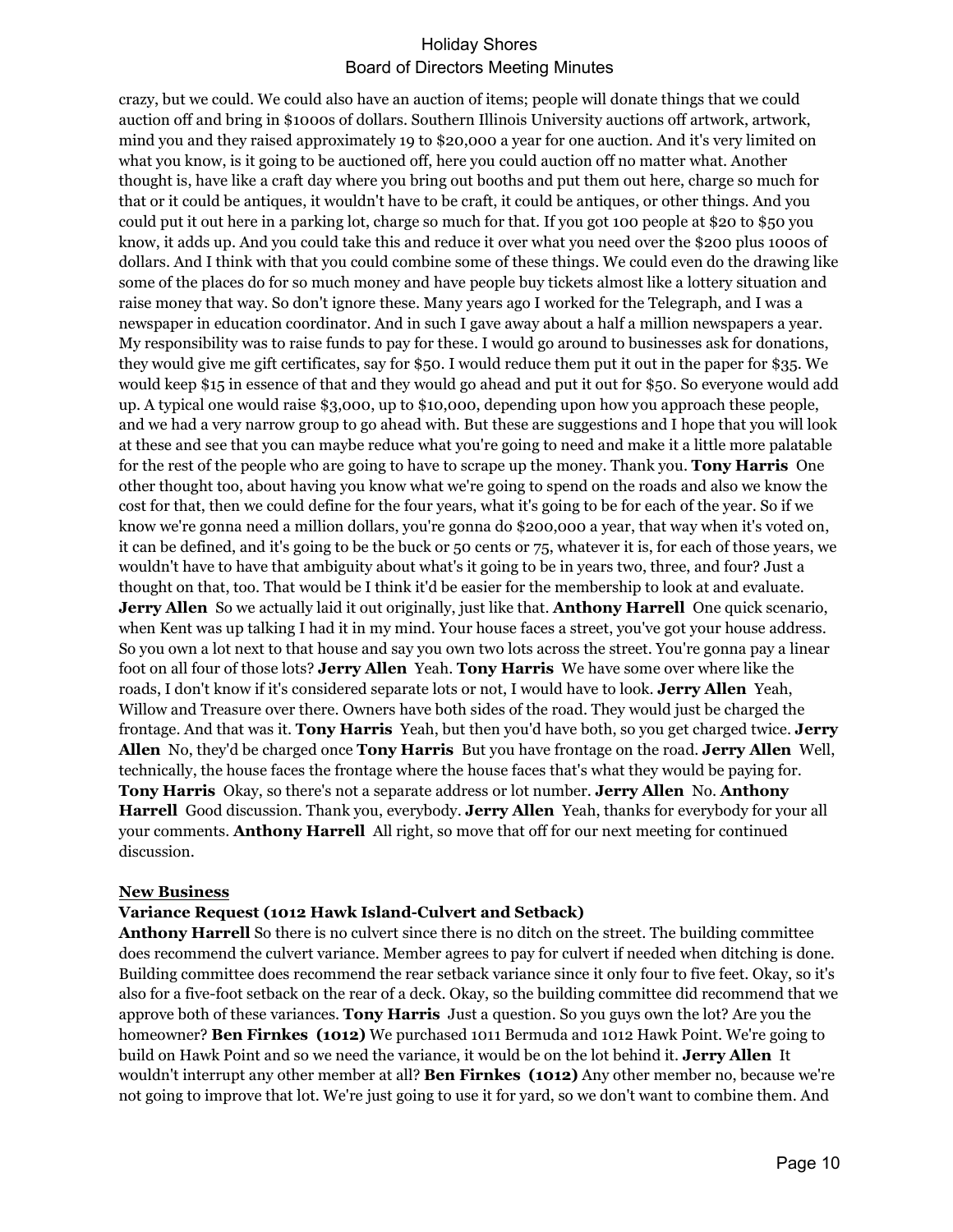then with the culvert, at this point, it's flat there, there's no ditch to put a culvert in. **Jerry Allen** There is a culvert there, it goes from that side of the property across Hawk Island and kind of down this way. Is that were your talking about as far as the culvert because there is a little bit of a ditch there and there's a culvert. I don't know, maybe that's not at 1012. **Ben Firnkes (1012)** No, and where our driveways gonna be there's no ditch there on 1012 for us to dig a culvert into. That's why we're asking for that variance. I think on the other side of the street, is a culvert across the road, but where we're building it's flat. I know where to put one. **Jerry Allen** Okay. I think the culverts more toward the curb is what I'm talking about. **Ben Firnkes (1012)** Yeah, I think you're correct. Yeah. **Jerry Allen** So your driveway is more west of that. **Ben Firnkes (1012)** Yes. And it's all flat, where we're gonna put the driveway. But, you know, if in the future, you guys ditch there, and we need to put one and we'll certainly do that. **Anthony Harrell** Questions. Comments.

**Tony Harris** Makes a motion to approve variance for culvert and setback. **Dan Hopkins** Seconds **All in favor Motion carries**

#### **OPEN FLOOR**

**Buck Martin (32)** So we were buying the old Associated Bank building, which I understand is outside of the HOA. But the intention is to make that a hardware store for the neighborhood. And also some lake supplies, boating accessories, all that kind of stuff. So I guess first of all, were to just ask if there's any specific requests or anything that that the association would like to see, as far as putting in a new business in the area. And I guess one thing specifically we're going to ask about is potentially renting watercraft. It's me and my wife, Clarinda Martin and I think she talked to somebody in the office about that. It sounds like there's somebody that might be grandfathered in for rentals on the lake so wanted to see what the process was and maybe put that option out there. **Rob Clarkson** It's actually in the deed for the marina that they are the sole proprietor for that use on this lake. **Buck Martin (32)** Yeah, I think if I understand correctly, they're just not doing it right now. Is that what it is? **Rob Clarkson** They do it. **Anthony Harrell** I love the idea of hardware store and boat marina parts. All the people that have been here a while probably remember that Behmes before he sold, he had a hardware section. So if you needed a radiator clamp and rather than drive all the way into Edwardsville it was really handy to go to Behmes and just get a radiator clamp. **Buck Martin (32)** Well, it's all still kind of there, I went in and saw it, we were originally going to rent that space from them, from the gas station there. And he's still got all the shelves. He's got the racks for the lawnmower belts and all that, but it's just empty now. I guess they want to sell alcohol, not hardware. **Anthony Harrell** So yeah, that that'll be handy. Looking forward to that. That'll be nice. **Tony Harris** I wish you luck. **Dan Hopkins** Thank you guys for the trees. **Buck Martin (32)** Yeah, absolutely. **Anthony Harrell** Thank you. **Buck Martin (32)** If I understand, right, so being on that side of St. James, it's all completely separate from the association though. Right. Are there any things specifically that you know, I need to request permissions for? Any kind of thing like that? **Tony Harris** No, it is outside of the Holiday Shores area. **Buck Martin (32)** Maybe uses the water, or something maybe might be related. **Tony Harris** Yes. They are probably on the Holiday Shores Sanitary District, but that's really separate from us. **Kenneathia Hagen (1991)** I just want to ask about the status or update of the clubhouse. Any intentions of a restaurant this year or anything else that might be down there besides a restaurant? I know that it's been a couple years now since we've had something so. **Anthony Harrell** Yeah, so we had several people interested earlier, before covid. And I don't know, we could probably reach back out to those people. But the covid thing I don't know are far that's gonna be but we're still looking, you know, for somebody who's interested. **Kenneathia Hagen (1991)** So it's, as someone's actively pursuing trying to rent that out down there. **Anthony Harrell** Well, Steve Yates was taking a big role on that. And so we we've kind of slowed down on it. **Matt Ressler** You know, the people that were looking at it they did close their restaurant down due to covid. **Kenneathia Hagen (1991)** I know, that's something that it's all unpredictable and